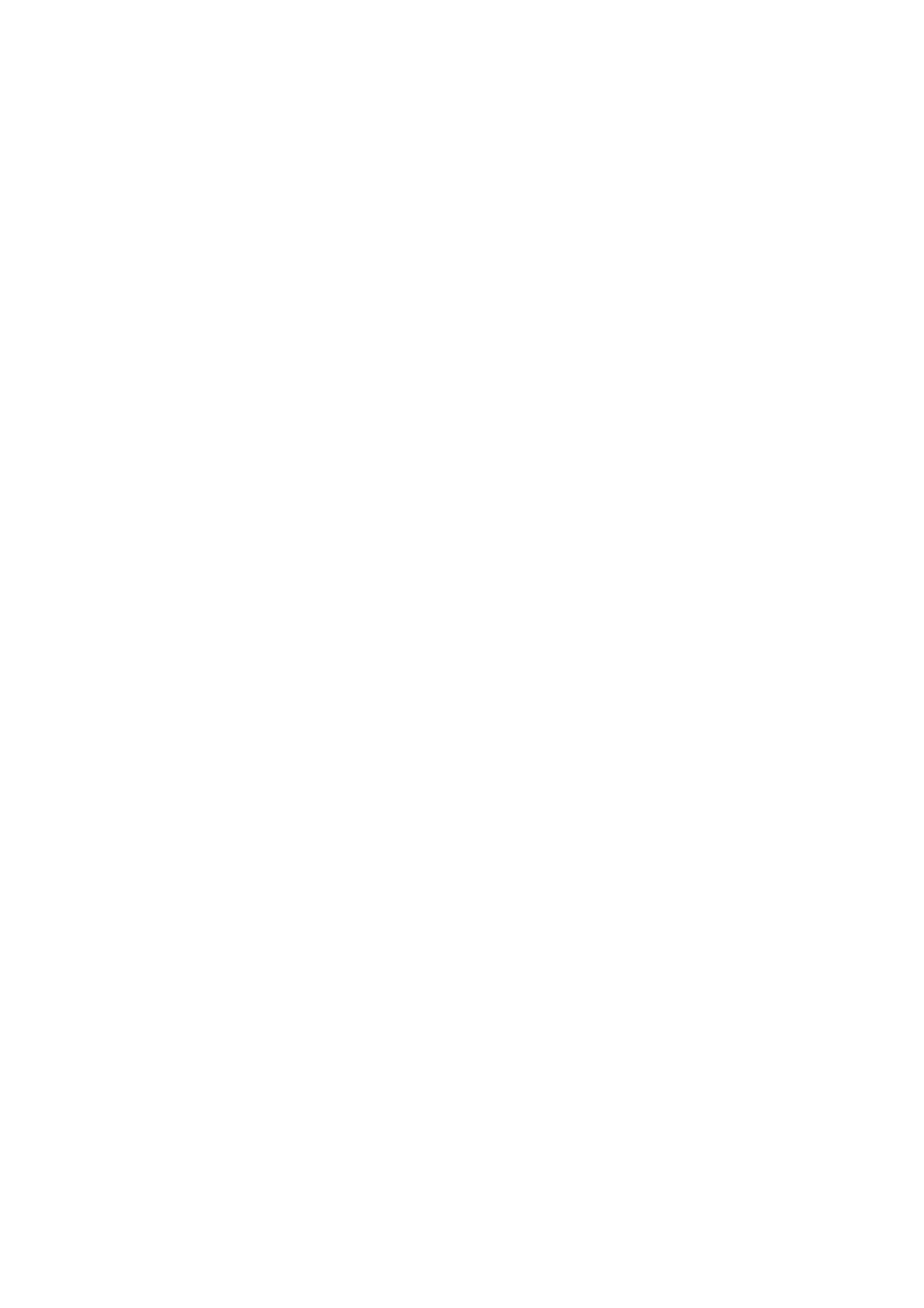# Western Australia

# Road Traffic (Animal Drawn Vehicles) Regulations 2002

# **Contents**

| 1.  | Citation                                       |                |
|-----|------------------------------------------------|----------------|
| 2.  | Commencement                                   |                |
| 3.  | Interpretation                                 |                |
| 4.  | Application                                    | 2              |
| 5.  | Adaptation of vehicle for person with physical |                |
|     | disability                                     | 2              |
| 6.  | Front and rear lights                          | $\overline{c}$ |
| 7.  | Rear reflectors                                | 3              |
| 8.  | Front clearance lamps                          | 3              |
| 9.  | Rear clearance lamps or reflectors             | 4              |
| 10. | Requirements in regard to reflectors           | 4              |
| 11. | Light on projecting load                       | 5              |
| 12. | Maximum dimensions                             | 5              |
| 13. | Projecting loads                               | 5              |
| 14. | <b>Brakes</b>                                  | 6              |
| 15. | Offences                                       | 6              |
| 16. | Exemptions and ordering off roads              | 7              |
|     | <b>Notes</b>                                   |                |
|     | Compilation table                              | 8              |
|     | <b>Defined terms</b>                           |                |

Ceased on 27 Apr 2015 Version 00-d0-03 ceased on 27 Apr 2015  $\mathbf{F}$  from which was the set that we besite for further information  $\mathbf{F}$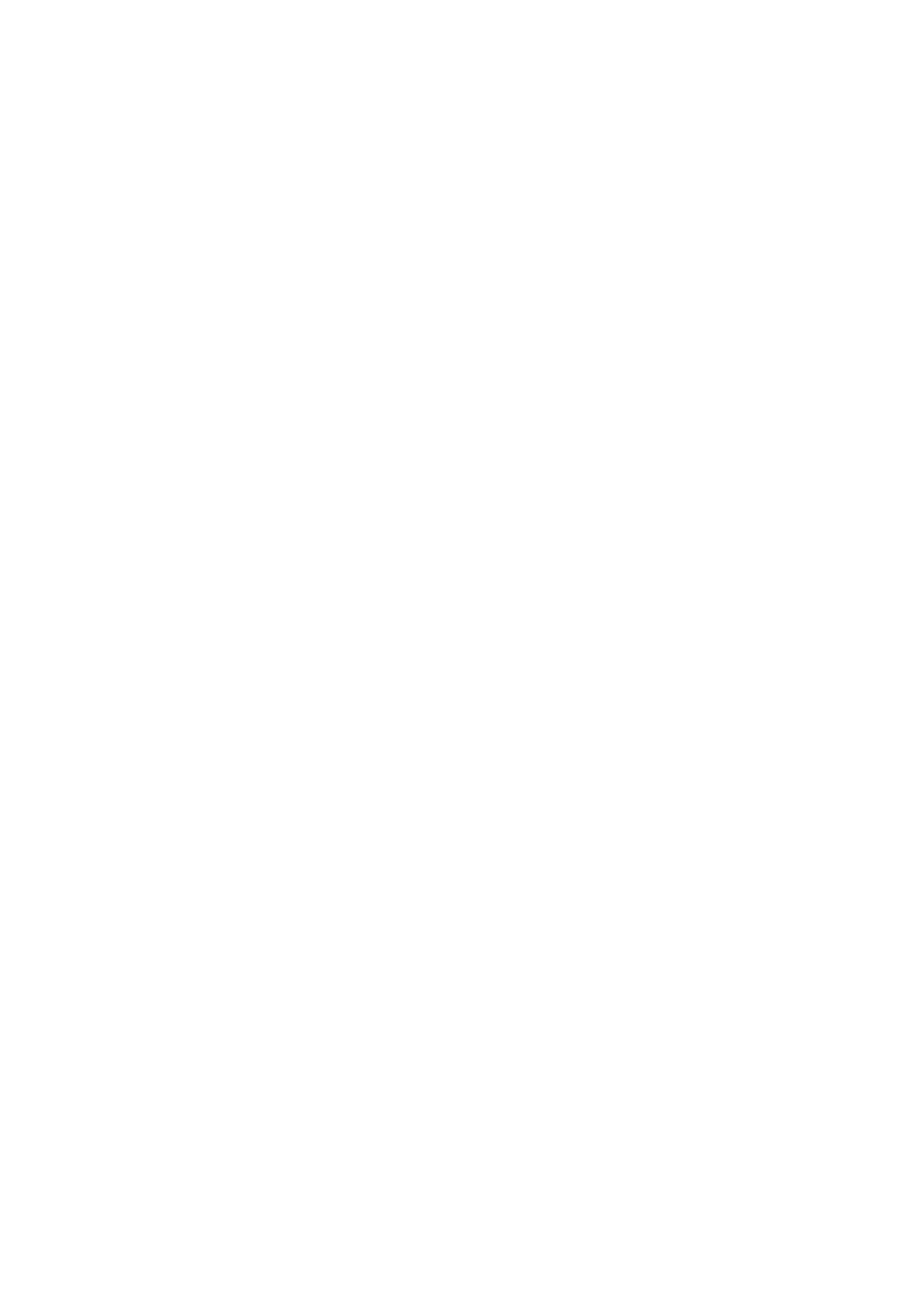Western Australia

Road Traffic Act 1974

# Road Traffic (Animal Drawn Vehicles) Regulations 2002

# 1. Citation

 These regulations may be cited as the Road Traffic (Animal Drawn Vehicles) Regulations 2002.

# 2. Commencement

These regulations come into operation on 1 November 2002.

# 3. Interpretation

(1) In these regulations, unless the contrary intention appears —

animal drawn vehicle means a vehicle built to be drawn, or being drawn, by an animal;

pole-type trailer means a conveyance built to be drawn, or being drawn, behind an animal that —

- (a) is attached to the animal by a pole, or an attachment fitted to a pole; and
- (b) is ordinarily used for transporting loads, such as logs, pipes, structural members, or other long objects, that can generally support themselves like beams between supports;

Vehicle Standards means the Road Traffic (Vehicle Standards) Rules 2002.

 (2) Unless the context requires otherwise, a reference in these regulations to the visibility of a light is a reference to its visibility,

Ceased on 27 Apr 2015 Version 00-d0-03 page 1<br>Extract from www.slp.wa.gov.au, see that website for further information  $\mathbf{F}$  from which was the set that we besite for further information  $\mathbf{F}$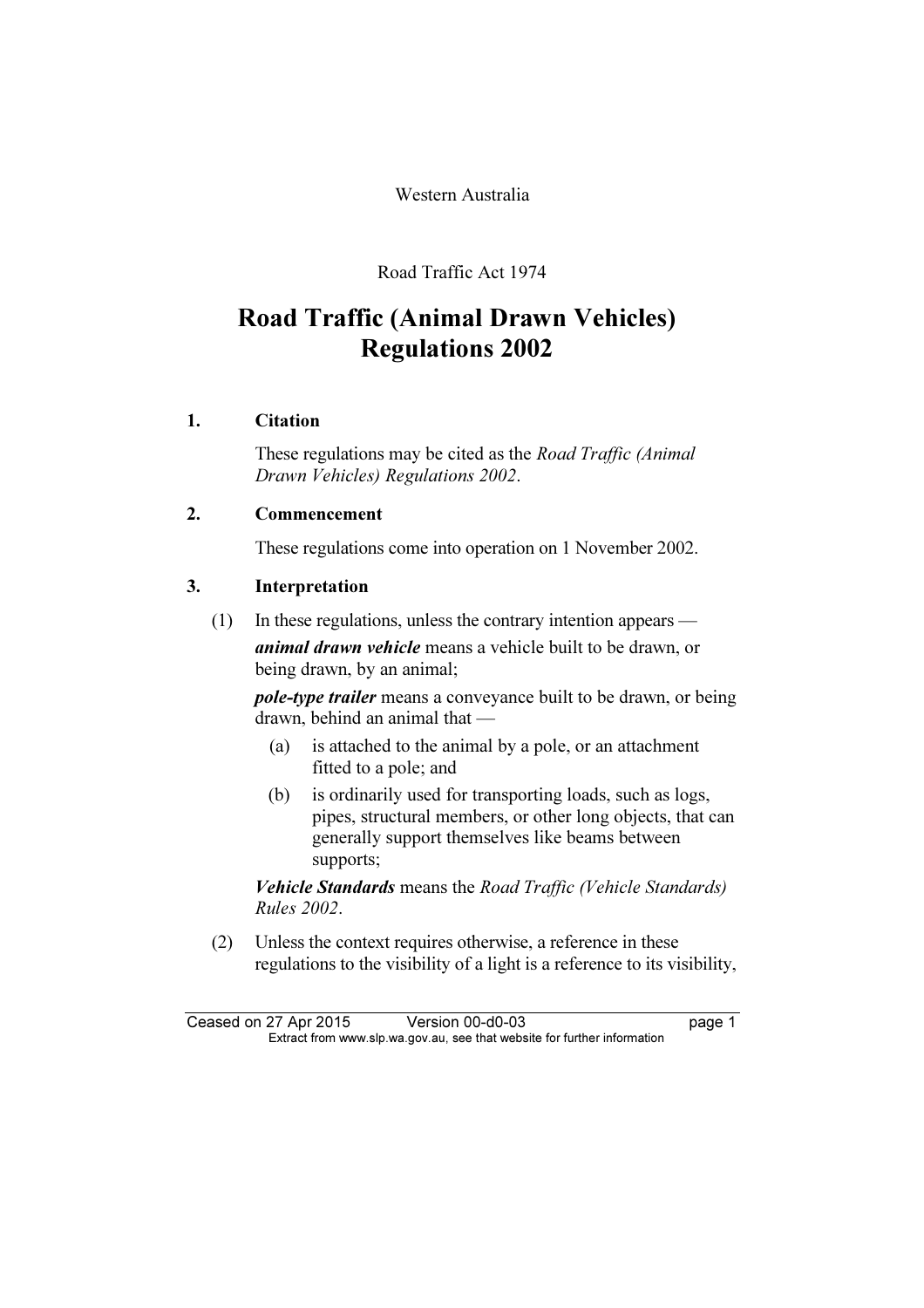or its capacity to be visible, under normal atmospheric conditions, at any time between sunset and sunrise.

# 4. Application

- (1) These regulations apply to an animal drawn vehicle if it is on a road.
- (2) Regulations 6 to 11 apply to an animal drawn vehicle if it is on a road at any time between sunset and sunrise.

# 5. Adaptation of vehicle for person with physical disability

 If the Director General believes that a person with a physical disability cannot safely drive an animal drawn vehicle unless the vehicle is constructed, equipped or adapted in a particular manner, the Director General may, by notice in writing to the person with the disability and a responsible person for the vehicle, vary these regulations in so far as they apply to the vehicle while it is being driven by the person with the disability, by requiring that the vehicle be constructed, equipped or adapted accordingly.

[Regulation 5 amended in Gazette 7 Mar 2006 p. 977.]

# 6. Front and rear lights

- (1) A two-wheeled animal drawn vehicle must be equipped on opposite sides with 2 lamps capable of showing a bright white light to the front, and a red light to the rear, of the vehicle.
- (2) A four-wheeled animal drawn vehicle, or an animal drawn vehicle having more than 4 wheels, other than a pole-type trailer, must be equipped —
	- (a) on opposite sides at the front, at a height of not more than 1.9 m from the ground, with 2 lamps capable of showing a bright white light to the front; and
	- (b) at the rear of the animal drawn vehicle, in the centre, or to the right, as defined in the Vehicle Standards, at a

page 2 Version 00-d0-03 Ceased on 27 Apr 2015<br>Extract from www.slp.wa.gov.au, see that website for further information  $\mathbf{F}$  from which was the set that we besite for further information  $\mathbf{F}$ 

r. 4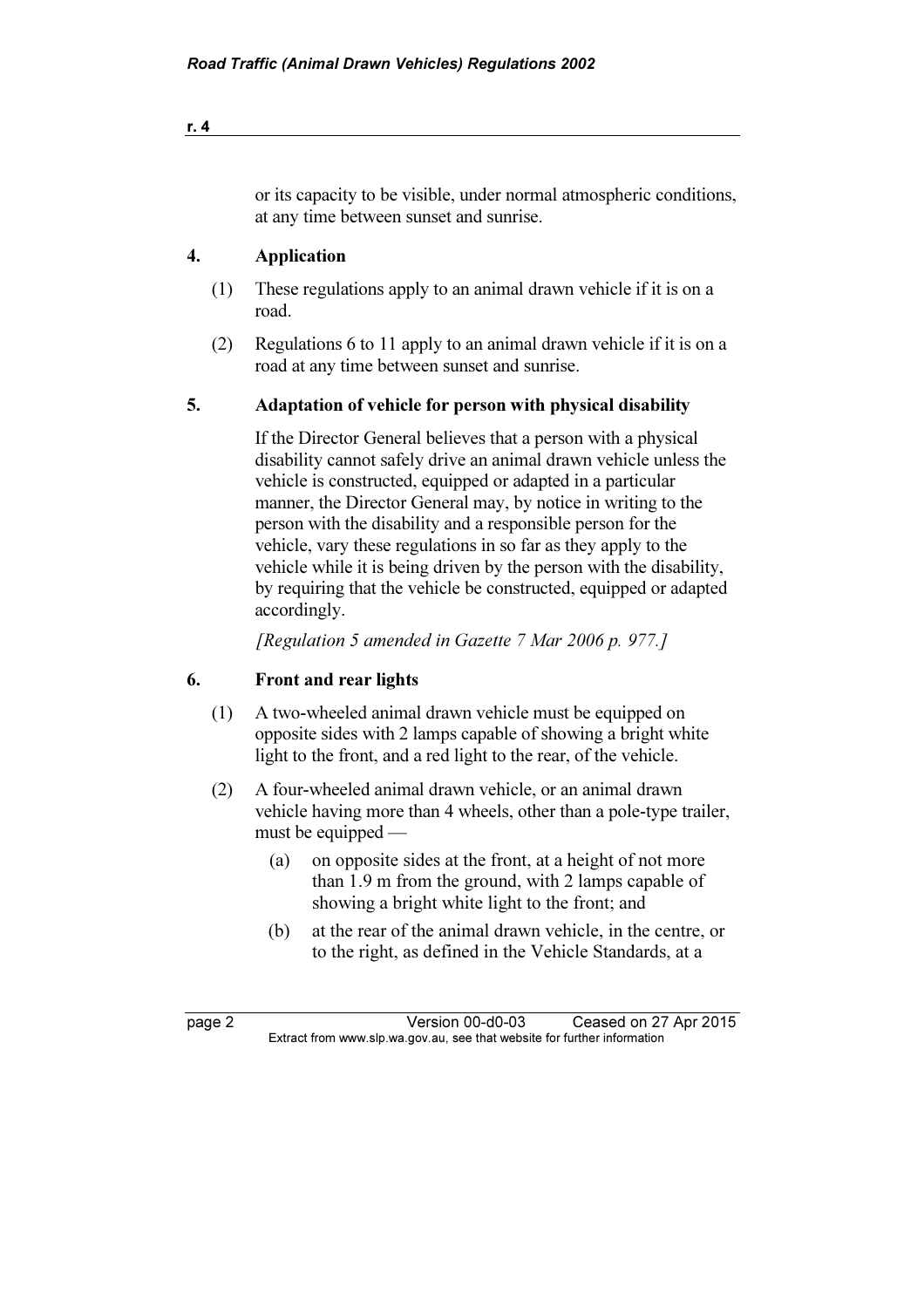height of not more than 1.5 m from the ground, with a lamp capable of showing a bright red light to the rear.

- (3) A pole-type trailer must be equipped
	- (a) on opposite sides, at the front, at a height of not more than 1.9 m from the ground, with 2 lighted lamps capable of showing a bright white light visible to the front of the vehicle; and
	- (b) upon the rear end of the pole of the trailer, with a lamp capable of showing a bright red light to the rear.

#### 7. Rear reflectors

- (1) In addition to the rear light prescribed by regulation 6, there must be symmetrically fitted to each side of the rear of an animal drawn vehicle a reflector, that —
	- (a) is so placed that it is not higher than 1.5 m from the ground; and
	- (b) is capable of projecting a red reflection of light from the lamp of any following vehicle.
- (2) Subregulation (1) does not apply to an animal drawn vehicle to which a reflector is affixed in accordance with regulation 9.

# 8. Front clearance lamps

- (1) An animal drawn vehicle that, together with its load is 2.2 m or more in width, must be equipped on each side of the front of the vehicle with a lamp capable of showing a white light only, to the front of the vehicle.
- (2) The lamps prescribed by subregulation (1) must be fitted, so that no part of the vehicle or its load on the side of the vehicle to which the lamp is fitted, projects more than 150 mm laterally from the centre of the lamp.
- (3) The provisions of this regulation do not apply to an animal drawn vehicle, of which no part, including its load on either side,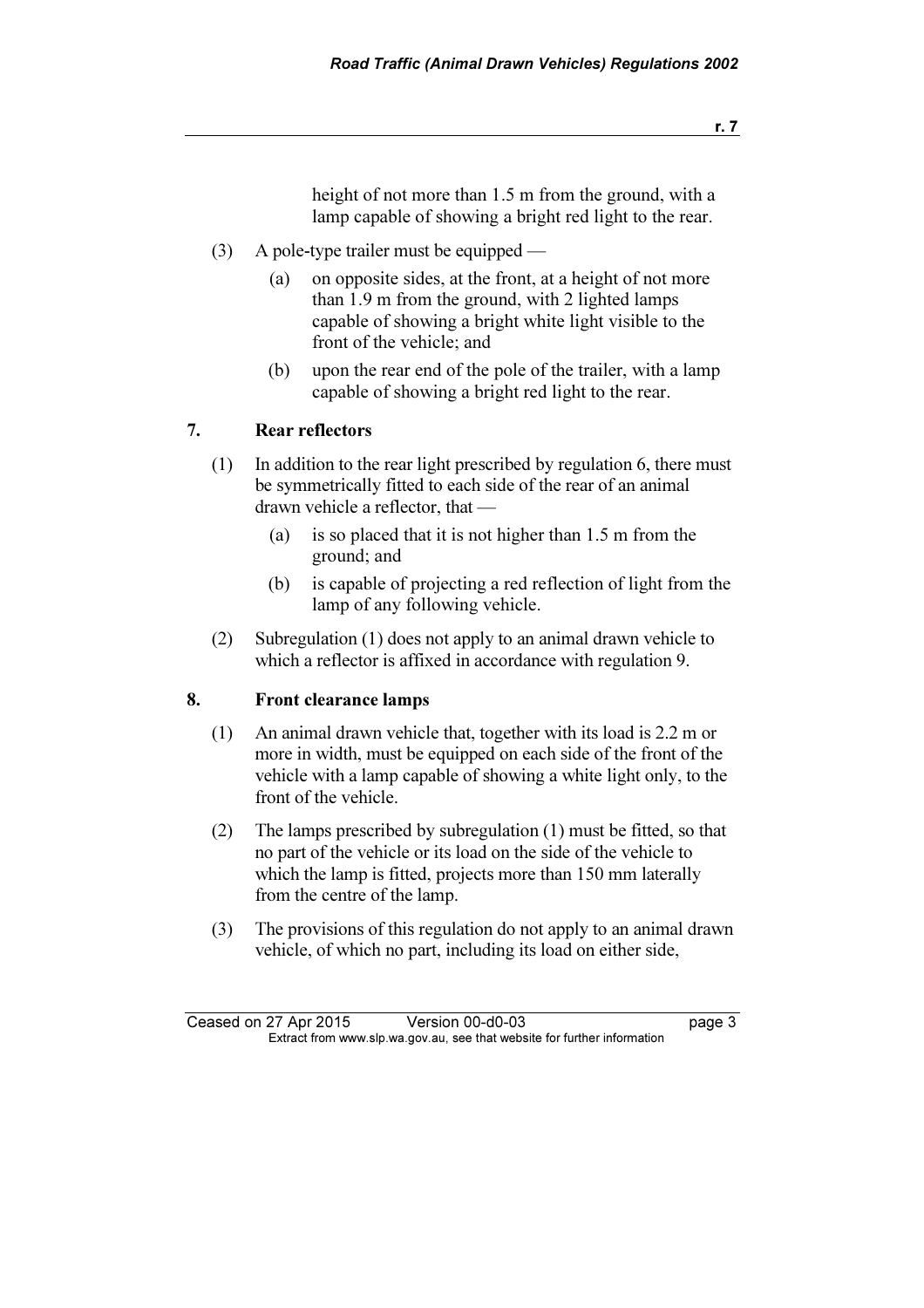projects more than 150 mm laterally from the centre of a lighted lamp, fitted pursuant to regulation 6.

 (4) If an animal drawn vehicle drawing a trailer that, together with its load, is 2.2 m or more in width, or that projects 150 mm or more on either side, beyond the width of the vehicle drawing it, then, in addition to any other requirement of these regulations relating to lights, a lamp, capable of showing a white light, only to the front, must be fitted to each side of the front of the trailer, in such a manner that no part of the trailer or its load, on the side to which the lamp is fitted, projects more than 150 mm laterally from the centre of the lamp.

#### 9. Rear clearance lamps or reflectors

- (1) An animal drawn vehicle that, together with its load is 2.2 m or more in width must have a lamp or reflector fitted to each side at the rear of the vehicle or, in the case of a vehicle and trailer, at the rear of the trailer.
- (2) The lamp or reflector must
	- (a) be so placed that it is not higher than 1.5 m from the ground and no part of the vehicle or its load or, in the case of a vehicle drawing a trailer, no part of the trailer, and no part of any load on either vehicle or trailer, on the side on which the lamp or reflector is fitted, projects more than 150 mm laterally from the centre of the lamp or reflector; and
	- (b) be capable of showing a clear red light to the rear and no other light.

#### 10. Requirements in regard to reflectors

 A reflector required to be fitted to an animal drawn vehicle in accordance with regulations 7 and 9 must —

 (a) have a diameter of not less than 32 mm and, if not circular, be of a size that a circle 32 mm in diameter might be described on its surface;

page 4 Version 00-d0-03 Ceased on 27 Apr 2015<br>Extract from www.slp.wa.gov.au, see that website for further information  $\mathbf{F}$  from which was the set that we besite for further information  $\mathbf{F}$ 

r. 9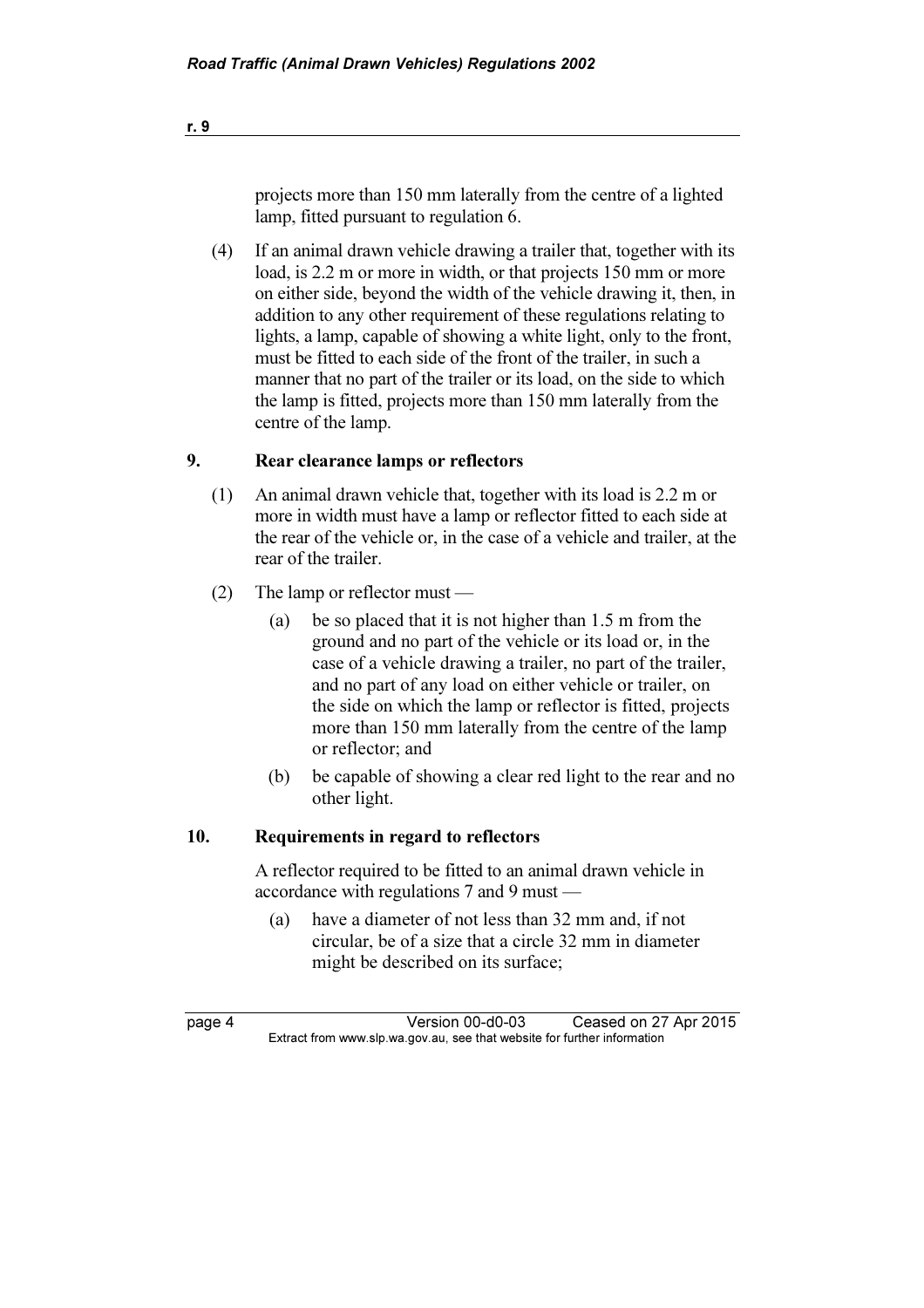- (b) be such that when light  $-$ 
	- (i) from a headlamp complying with the provisions of the Vehicle Standards applicable to motor vehicles (as defined in the Vehicle Standards); and
	- (ii) placed at a distance not exceeding 100 m,

 is projected directly on to the reflector, the reflector gives a red reflection that is clearly visible to the driver of the vehicle to which the headlamp is fitted;

- (c) if rectangular, be fitted in a vertical position; and
- (d) be unobscured and in a clean condition.

#### 11. Light on projecting load

- (1) If the load of an animal drawn vehicle projects more than 1.2 m beyond the rearmost portion of the vehicle, or if the load of a pole-type trailer projects beyond the rear end of the pole, a lamp capable of showing a clear red light must be fitted upon the extreme rear of the load.
- (2) The light required by this regulation to be fitted is in addition to the rear light required by regulation 6, and a person must not place the rear light required by regulation 6 upon the extreme end of the load.

#### 12. Maximum dimensions

 An animal drawn vehicle together with its load must not exceed 12 m in length, 2.5 m in width or 4 m in height.

#### 13. Projecting loads

- (1) No part of an animal drawn vehicle or its load must project
	- (a) past the head of a horse or other animal drawing the vehicle;

Ceased on 27 Apr 2015 Version 00-d0-03 page 5<br>Extract from www.slp.wa.gov.au, see that website for further information  $\mathbf{F}$  from which was the set that we besite for further information  $\mathbf{F}$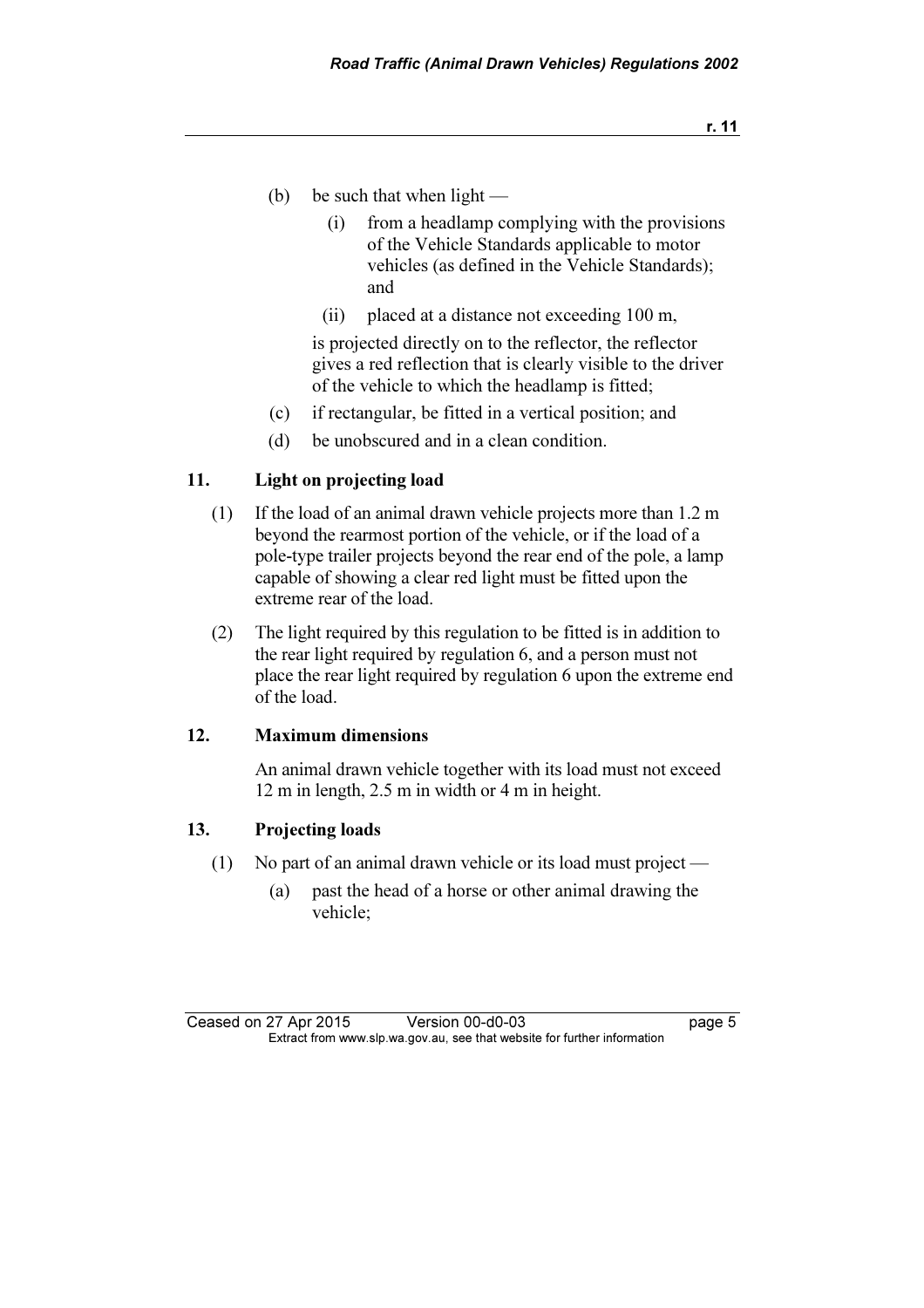- (b) more than 1.2 m backward of the body of a 2 wheeled vehicle, or more than 1.2 m backward of the body, or the rear wheels, of a 4 wheeled vehicle; or
- (c) more than 300 mm from the outerside of the wheels or body of the vehicle.
- (2) Despite the other provisions of this regulation, a load not exceeding 8 m in length, may project more than 1.2 m to the rear of an animal drawn vehicle, if a red flag of not less than 300 mm squared, or a red metal disc, of not less than 225 mm in diameter, is carried at the extreme rear end of the load and the flag or disc is kept clearly visible to persons on the road, in the near vicinity of the vehicle.

# 14. Brakes

- (1) An efficient brake capable of stopping and holding an animal drawn vehicle must be fitted in some convenient part of the vehicle, but an animal drawn vehicle having 2 wheels and drawn by an animal attached to the vehicle by harness, that is suitable and sufficient to keep the animal attached to the vehicle, is to be taken to be equipped with an efficient brake.
- (2) Despite the provisions of this regulation, the use of a nave brake is prohibited on an animal drawn vehicle exceeding one tonne in mass.

#### 15. Offences

 (1) A person must not drive an animal drawn vehicle on a road unless it complies with these regulations.

Penalty: 4 PU.

- (2) For the purposes of section 102 of the Act
	- (a) the offence in subregulation (1) is prescribed; and
	- (b) the amount of the modified penalty for the offence if it is dealt with under that section is 1 PU.

page 6 Version 00-d0-03 Ceased on 27 Apr 2015<br>Extract from www.slp.wa.gov.au, see that website for further information  $\mathbf{F}$  from which was the set that we besite for further information  $\mathbf{F}$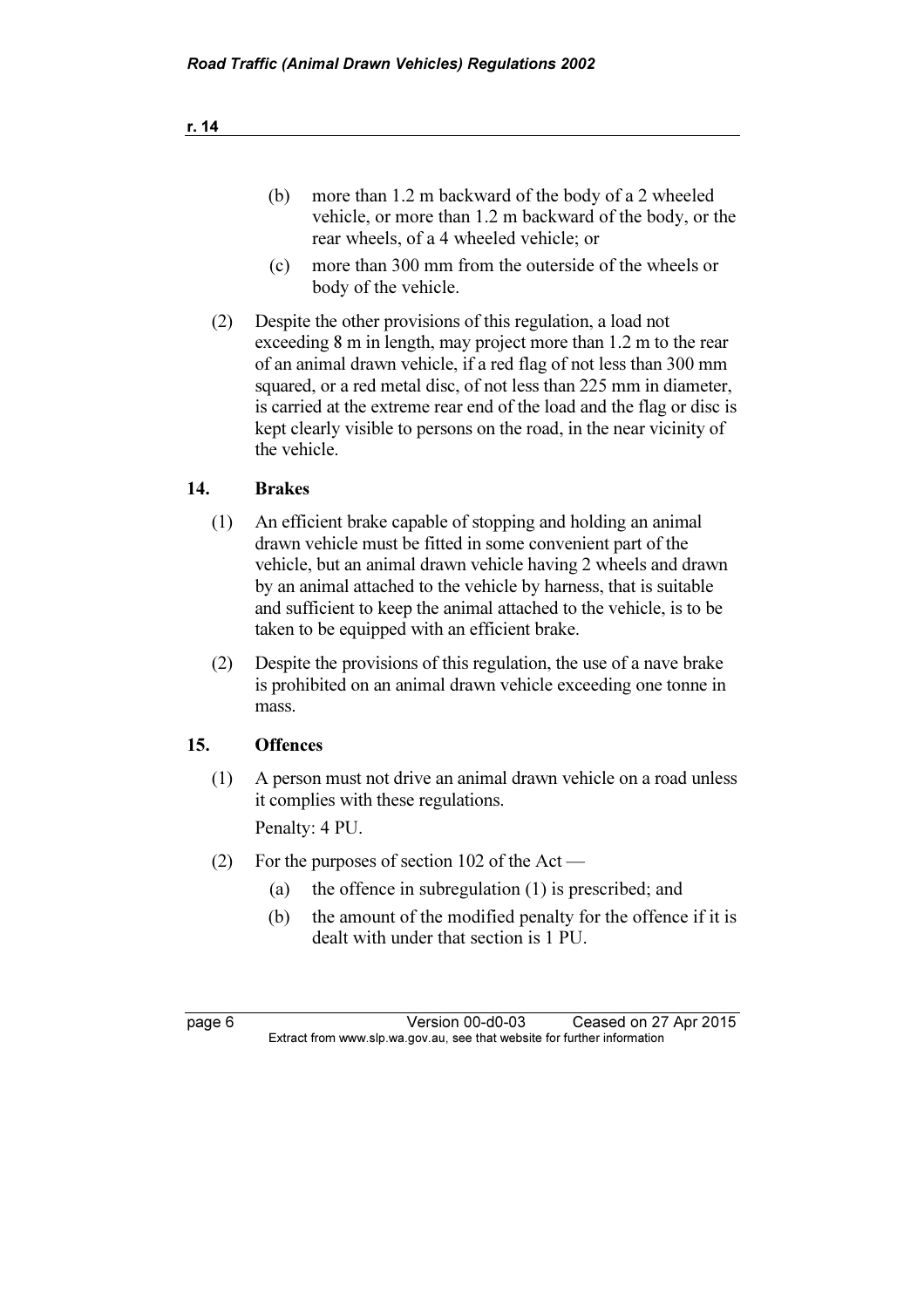r. 16

# 16. Exemptions and ordering off roads

 Parts 5, 6 and 7 of the Road Traffic (Vehicle Standards) Regulations 2002 apply to and in relation to animal drawn vehicles as if —

- (a) animal drawn vehicles were motor vehicles; and
- (b) these regulations were part of the Road Traffic (Vehicle Standards) Regulations 2002.

Ceased on 27 Apr 2015 Version 00-d0-03 page 7 Extract from www.slp.wa.gov.au, see that website for further information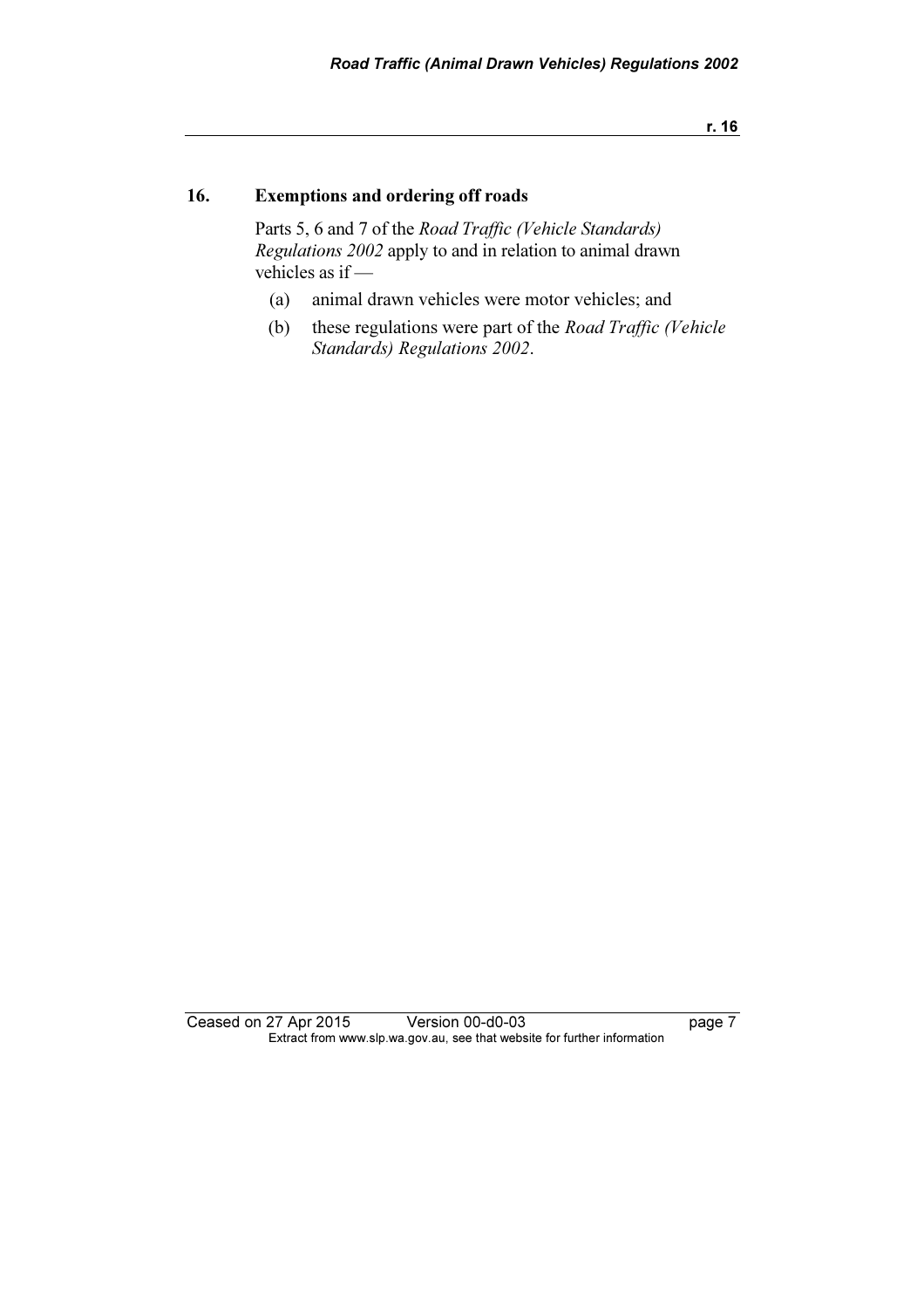#### **Notes**

1 This is a compilation of the Road Traffic (Animal Drawn Vehicles) Regulations 2002 and includes the amendments made by the other written laws referred to in the following table.

#### Compilation table

| <b>Citation</b>                                                                                                                                                             | Gazettal                   | Commencement          |
|-----------------------------------------------------------------------------------------------------------------------------------------------------------------------------|----------------------------|-----------------------|
| Road Traffic (Animal Drawn Vehicles)<br>Regulations 2002                                                                                                                    | 12 Aug 2002<br>$p.4021-31$ | 1 Nov 2002 (see r. 2) |
| Road Traffic (Animal Drawn Vehicles)<br><b>Amendment Regulations 2006</b>                                                                                                   | 7 Mar 2006<br>p. 977       | 7 Mar 2006            |
| <b>These regulations were repealed by the Road Traffic (Repeals and Amendment)</b><br>Regulations 2014 r. 3 as at 27 Apr 2015 (see r. 2(b) and Gazette 17 Apr 2015 p. 1371) |                            |                       |

page 8 Version 00-d0-03 Ceased on 27 Apr 2015 Extract from www.slp.wa.gov.au, see that website for further information